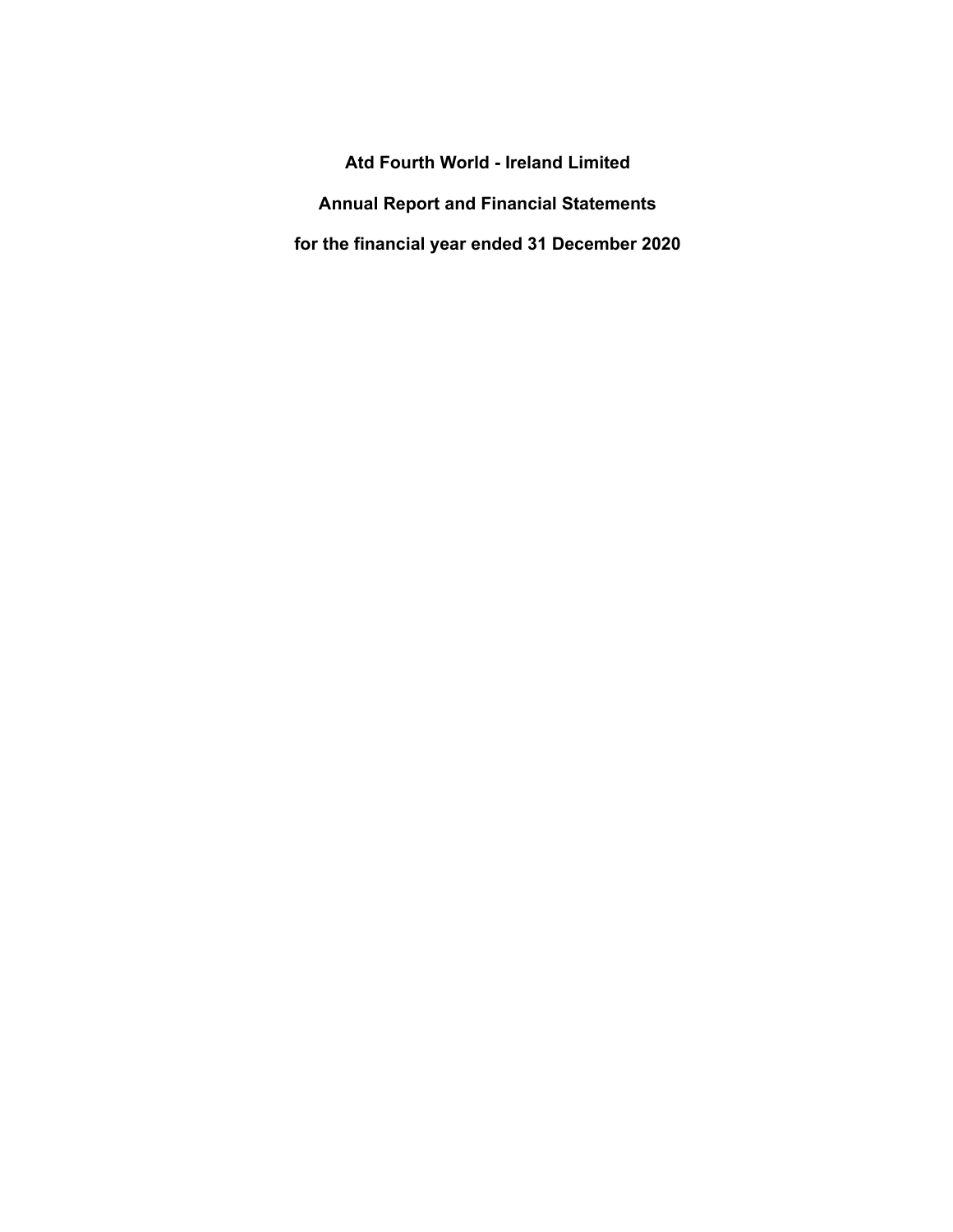## **Atd Fourth World - Ireland Limited CONTENTS**

|                                                | Page            |
|------------------------------------------------|-----------------|
| Directors and Other Information                | 3               |
| Directors' Report                              | $4 - 5$         |
| Directors' Responsibilities Statement          | 6               |
| Independent Auditor's Report                   | $7 - 8$         |
| Appendix to the Independent Auditor's Report   | 9               |
| Income and Expenditure Account                 | 10 <sup>1</sup> |
| <b>Balance Sheet</b>                           | 11              |
| <b>Reconciliation of Members' Funds</b>        | 12 <sup>°</sup> |
| Notes to the Financial Statements              | $13 - 16$       |
| Supplementary Information on Trading Statement | $17 - 18$       |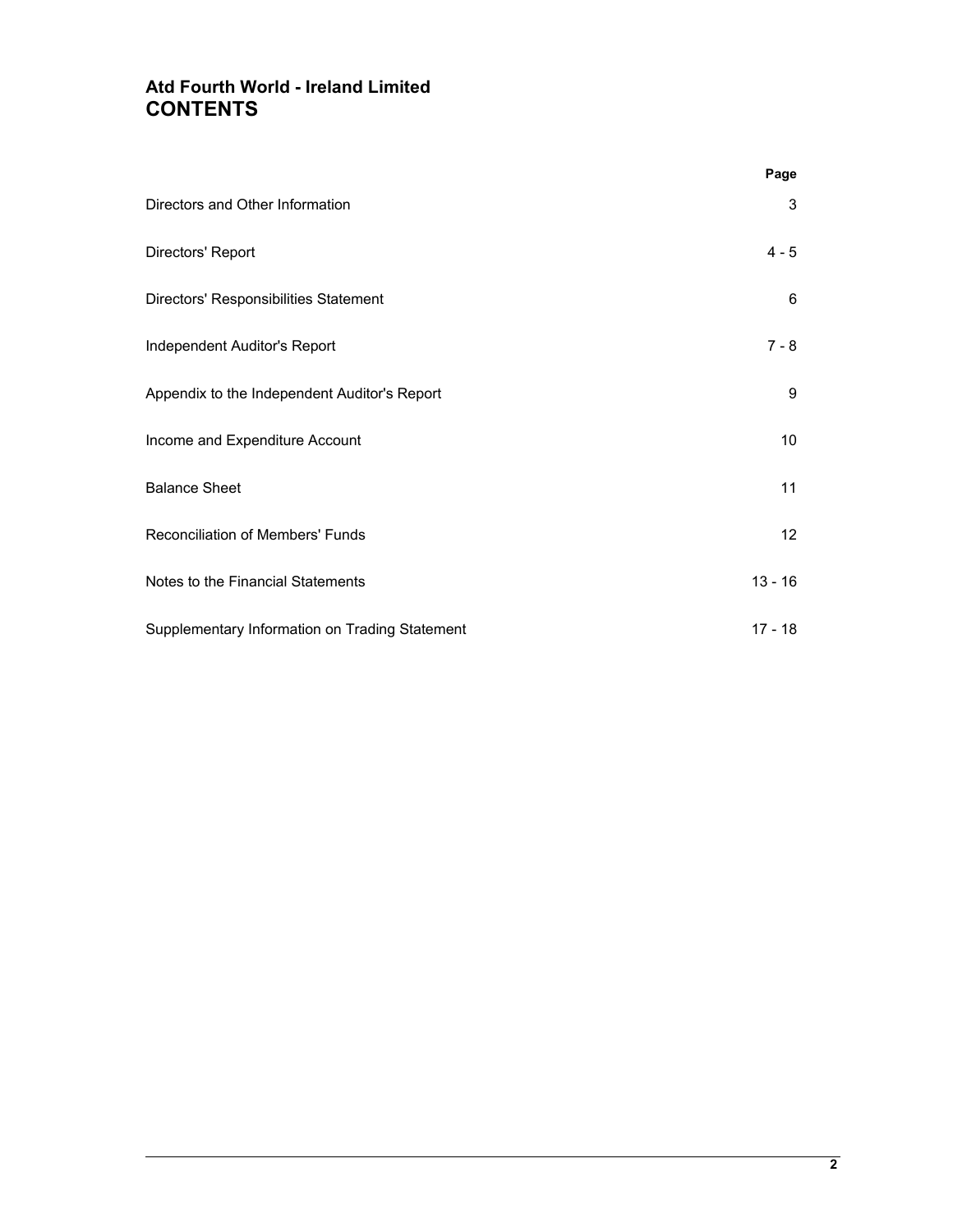## **Atd Fourth World - Ireland Limited DIRECTORS AND OTHER INFORMATION**

| <b>Directors</b>                              | Elaine Phelan<br>Juliette Pechenart<br>Isabelle Pypaert<br>Bernie Brown<br>Maurice Hurley<br>Hugh Frazer<br>Robbie Gilligan<br>Pat O'Gorman           |
|-----------------------------------------------|-------------------------------------------------------------------------------------------------------------------------------------------------------|
| <b>Company Secretary</b>                      | <b>Marie Williams</b>                                                                                                                                 |
| <b>Company Number</b>                         | 475746                                                                                                                                                |
| <b>Charity Number</b>                         | 18678                                                                                                                                                 |
| <b>Registered Office and Business Address</b> | 30 Mountjoy Square<br>Dublin 1                                                                                                                        |
| <b>Auditors</b>                               | KT Nolan & Associates Limited<br><b>Chartered Accountants and Registered Auditor</b><br>302 The Capel Building<br>Mary's Abbey<br>Dublin 7<br>Ireland |
| <b>Bankers</b>                                | Bank of Ireland<br>Sutton<br>Dublin 13                                                                                                                |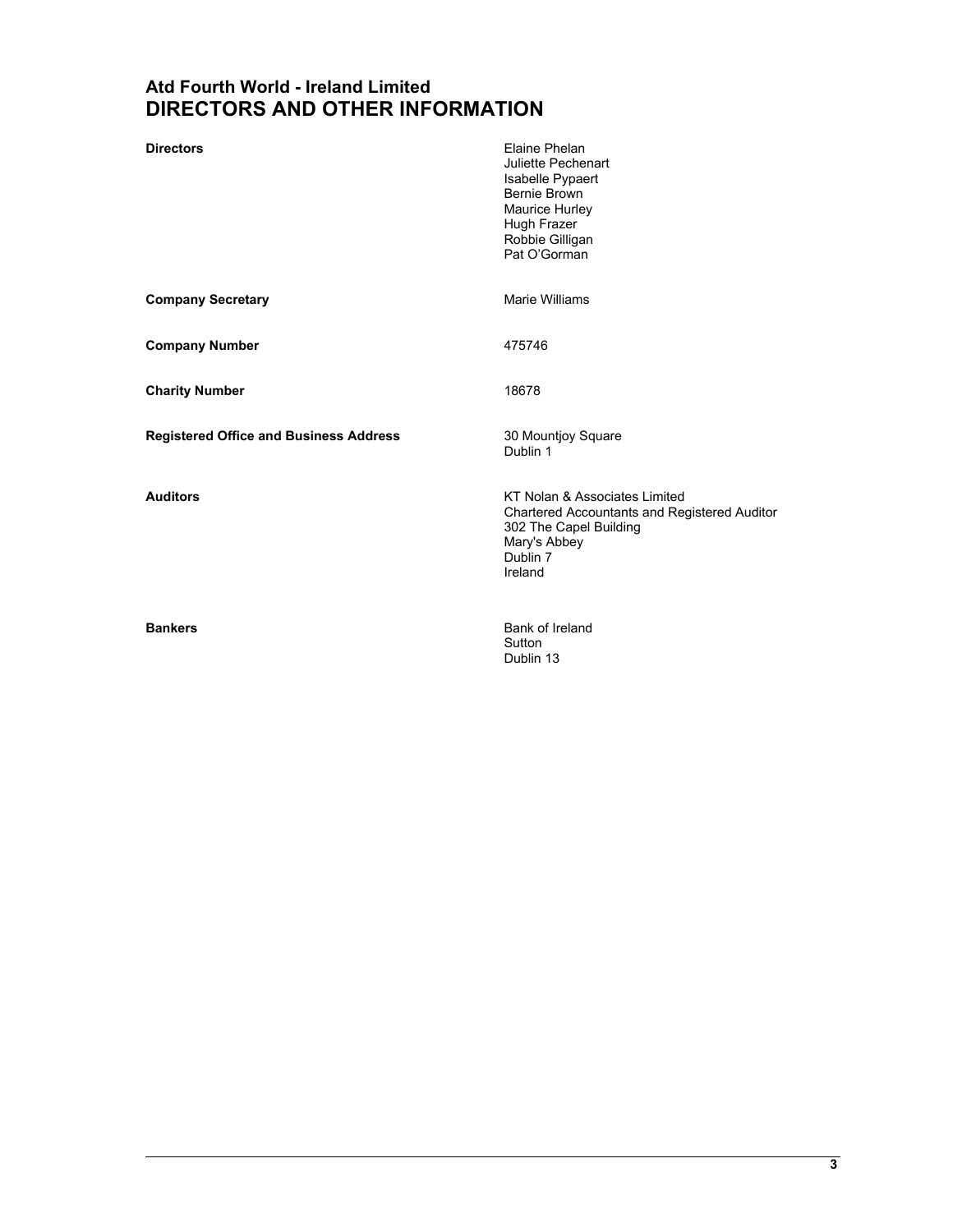### **Atd Fourth World - Ireland Limited DIRECTORS' REPORT**

for the financial year ended 31 December 2020

The directors present their report and the audited financial statements for the financial year ended 31 December 2020.

2020 was an unprecedented year and a very difficult period for many of our members. Covid 19 and the extensive lockdown put a serious amount of pressure on many people who were already living in hardship. One of ATD Ireland's key goals is developing connections between people, especially those who become isolated due to poverty. So when lockdown measures began pushing people further into loneliness and isolation we had to adapt.

Two new key actions developed during this time were our #Keepconnected project and our Lockdown Liberties writing group. The essential aims of both were to connect to our members through any means. Acknowledging the fact that many of our family members were already left behind digitally, we began with weekly phone calls and handwritten letters and cards. In parallel we also developed an online presence through Facebook and other social media. Through the KeepConnect project we tried to maintain connections. It might have seemed not overly important, but it was vital for many and we received a lot of positive feedback:

*"Most importantly, these connections helped us realize that the world was still there. We kept our humanity with*  dignity even though we were battered and confused by the whole surreal situation. Even the word isolation - it doesn't *bring up any positive connotations, does it? Just being told you are in isolation makes you feel alone and it can really get into your head."* 

*"The fact that people were thinking of you brought in the human element. The isolation was like been put into solitary confinement, like a prison… the #KeepConnected page broke this space, like a clinch of light through the window….*  being surprised by the sight of the sun or a flower. These moments were so important. The gesture of reaching out *was critical. "* 

The second key action was the online 'Lockdown Liberties' group, a space where members could share poetry they had written:

*"Writing poetry - it got me out of my head where I was imprisoned for a while...Without this group, I would have been a prisoner in my mind."*

*"It allowed people to express their fears, concerns, and joy in a safe trustworthy space. That is something that is not to be underestimated in the very surreal situation that is the lockdown and the extreme restrictions people had to endure."* 

Our other key actions of the year included the project 'Does it Only Happen to Me?', which contributes to the wider campaign to have socio-economic discrimination recognized as a tenth ground of discrimination in the Irish Equal Status Act. Our Socio-Economic Status (SES) project offers a platform for members and volunteers of ATD's network to provide a space for people who experience socio-economic discrimination to communicate their stories. We are beginning to see our hard work pay off as the campaign continues to be spread by individuals and agencies throughout Ireland. For example, the article below was printed in the Irish Times. We have new funded projects in the works that we hope will further the campaign's dissemination which focus on those who suffer from this discrimination telling their stories through art and film.

As part of our promotion of the 'The Hidden Dimensions of Poverty', ATD Fourth World's international participatory report in conjunction with Oxford University, we are developing a new educational poverty-awareness resource and workshop which offers a fresh look at persistent poverty and what it means to "Leave No One Behind". It is aimed at educationalists, teachers and curriculum development specialists and provides wide access to a learning resource on poverty, including presentations by ATD Ireland community activists highlighting the important voice of people with lived experience of poverty.

We observed International United Nations Day for the Eradication on 17 October by facilitating a webinar and providing network support to local groups around the country.

We have been sharing widely our new films, '17 Voices, 1 Message; Stop Poverty' and 'What does Poverty mean to you?'. Both films were spread widely on social media and shown at the EPIC centre and more recently, Trinity College.

A number of advocacy campaigns were supported in association with partner organisations including the promotion of Agenda 2030 for Sustainable Development, the Leave No One Behind Promise, and the Minimum Essential Standard of Living (MESL) campaign.

The Company is limited by guarantee not having a share capital and its registered charity number is: 20072131 with CRA and CHY 18678 with the Revenue.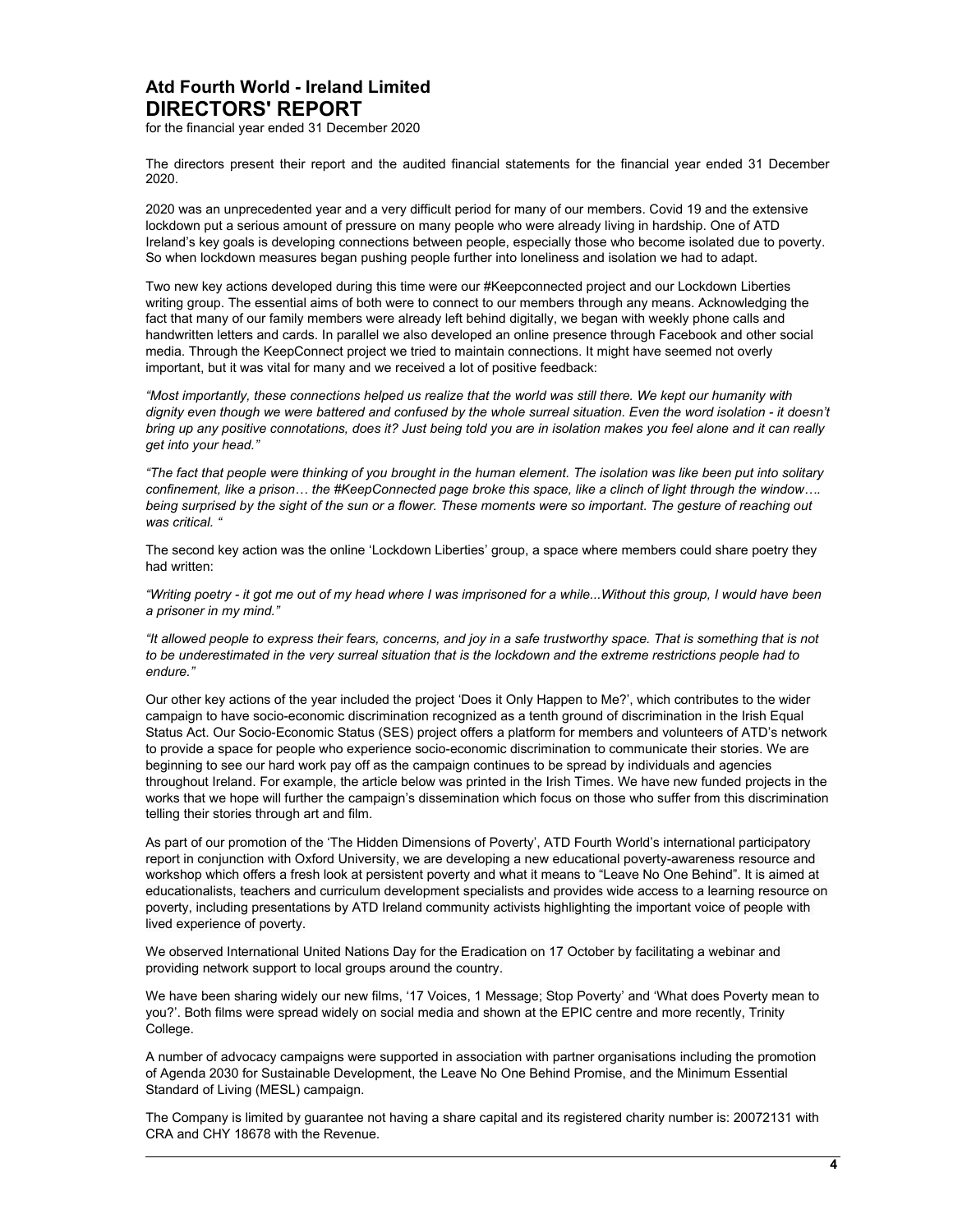### **Atd Fourth World - Ireland Limited DIRECTORS' REPORT**

for the financial year ended 31 December 2020

### **Principal Risks and Uncertainties**

ATD Fourth World-Ireland Ltd is funding by grants and donations from the public and like all companies in this sector is dependent on securing sufficient funding.

For the past 10 years and for the coming 5 years, the French ATD Fondation is committed to support ATD Ireland to balance its annual budgets.

### **Financial Results**

The surplus for the financial year amounted to  $€19,336$  (2019 -  $€6,175$ ).

At the end of the financial year, the company has assets of €61,042 (2019 - €18,912) and liabilities of €36,196 (2019 - €13,402). The net assets of the company have increased by €19,336.

### **Directors and Secretary**

The directors who served throughout the financial year were as follows:

Elaine Phelan Juliette Pechenart Isabelle Pypaert Bernie Brown Maurice Hurley Hugh Frazer Robbie Gilligan Pat O'Gorman

The secretary who served throughout the financial year was Marie Williams.

#### **Future Developments**

The company plans to continue its present activities.

#### **Post Balance Sheet Events**

There have been no significant events affecting the company since the financial year-end.

#### **Auditors**

The auditors, KT Nolan & Associates Limited, (Chartered Accountants) have indicated their willingness to continue in office in accordance with the provisions of section 383(2) of the Companies Act 2014.

### **Accounting Records**

To ensure that proper books and accounting records are kept in accordance with Section 202 Companies Act, 1990, the directors have employed appropriately qualified accounting personnel and have maintained appropriate computerised accounting systems. The books of account are located at the company's office at 30 Mountjoy Square, Dublin 1.

**Signed on behalf of the board** 

**Elaine Phelan Juliette Pechenart Director** 

**Date: 22/05/2021 Date: 22/05/2021**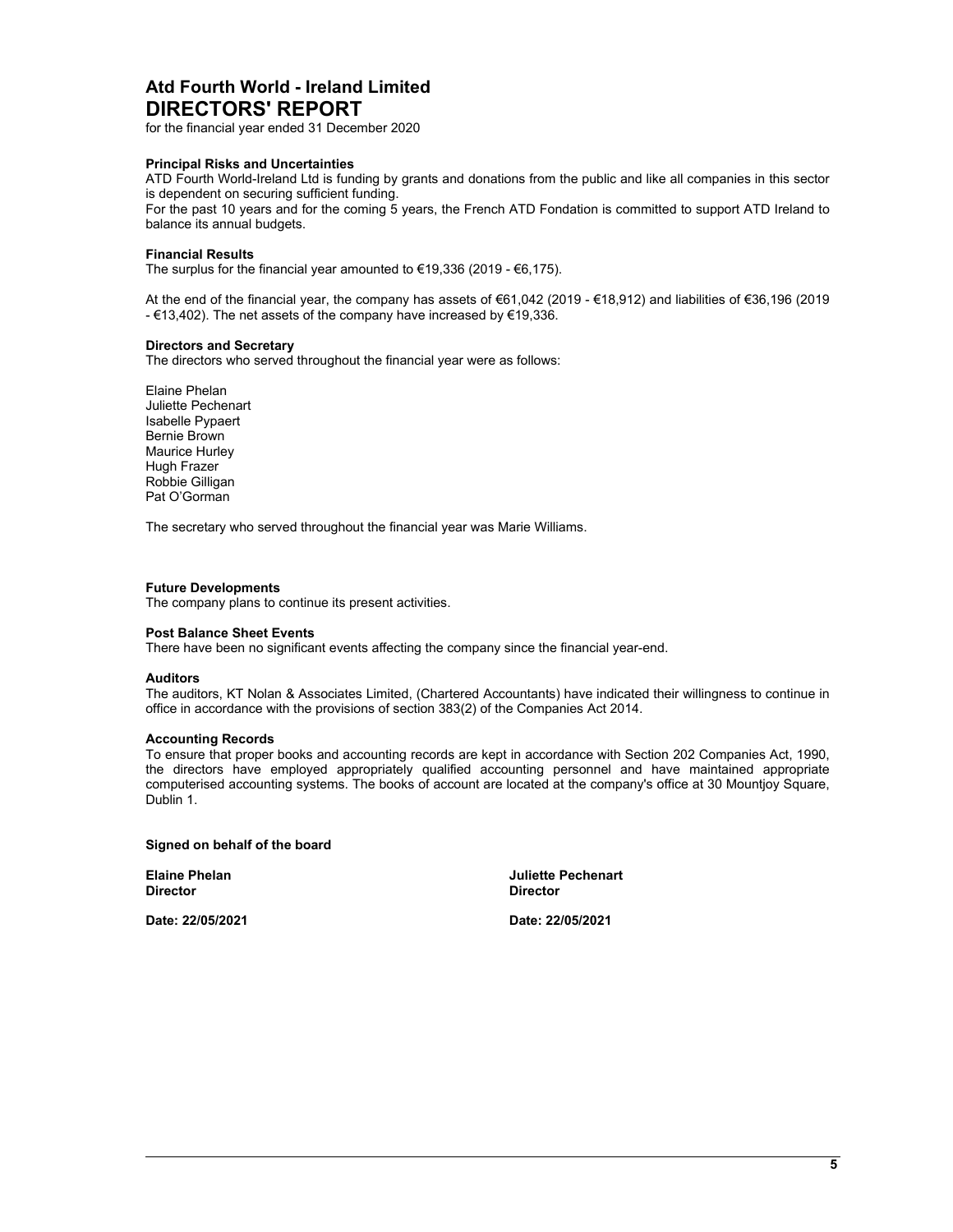## **Atd Fourth World - Ireland Limited DIRECTORS' RESPONSIBILITIES STATEMENT**

for the financial year ended 31 December 2020

The directors are responsible for preparing the Directors' Report and the financial statements in accordance with applicable Irish law and regulations.

Irish company law requires the directors to prepare financial statements for each financial year. Under the law the directors have elected to prepare the financial statements in accordance with the Companies Act 2014 and FRS 102 "The Financial Reporting Standard applicable in the UK and Republic of Ireland" issued by the Financial Reporting Council. Under company law, the directors must not approve the financial statements unless they are satisfied that they give a true and fair view of the assets, liabilities and financial position of the company as at the financial year end date and of the surplus or deficit of the company for the financial year and otherwise comply with the Companies Act 2014.

In preparing these financial statements, the directors are required to:

- select suitable accounting policies for the company financial statements and then apply them consistently:
- make judgements and accounting estimates that are reasonable and prudent;
- state whether the financial statements have been prepared in accordance with applicable accounting standards, identify those standards, and note the effect and the reasons for any material departure from those standards; and
- prepare the financial statements on the going concern basis unless it is inappropriate to presume that the company will continue in business.

The directors are responsible for ensuring that the company keeps or causes to be kept adequate accounting records which correctly explain and record the transactions of the company, enable at any time the assets, liabilities, financial position and surplus or deficit of the company to be determined with reasonable accuracy, enable them to ensure that the financial statements and Directors' Report comply with the Companies Act 2014 and enable the financial statements to be readily and properly audited. They are also responsible for safeguarding the assets of the company and hence for taking reasonable steps for the prevention and detection of fraud and other irregularities.

**Signed on behalf of the board** 

**Elaine Phelan Juliette Pechenart Director** 

**Date: 22/05/2021 Date: 22/05/2021**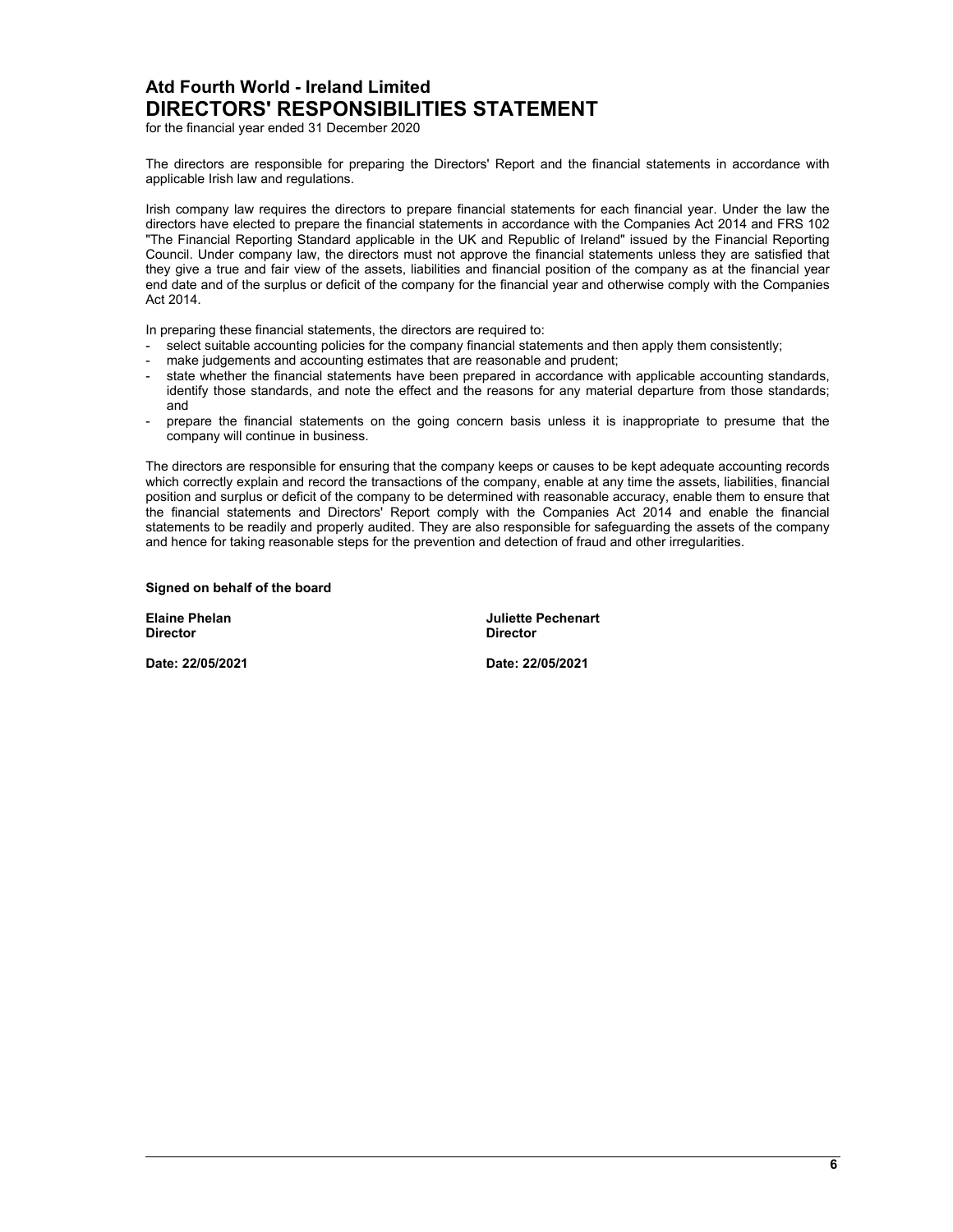### **INDEPENDENT AUDITOR'S REPORT to the Members of Atd Fourth World - Ireland Limited**

### **Report on the audit of the financial statements**

### **Opinion**

We have audited the financial statements of Atd Fourth World - Ireland Limited ('the company') for the financial year ended 31 December 2020 which comprise the Income and Expenditure Account, the Balance Sheet, the Reconciliation of Members' Funds and notes to the financial statements, including the summary of significant accounting policies set out in note 2. The financial reporting framework that has been applied in their preparation is Irish Law and FRS 102 "The Financial Reporting Standard applicable in the UK and Republic of Ireland" issued in the United Kingdom by the Financial Reporting Council.

In our opinion the financial statements:

- give a true and fair view of the assets, liabilities and financial position of the company as at 31 December 2020 and of its surplus for the financial year then ended;
- have been properly prepared in accordance with FRS 102 "The Financial Reporting Standard applicable in the UK and Republic of Ireland"; and
- have been properly prepared in accordance with the requirements of the Companies Act 2014.

#### **Basis for opinion**

We conducted our audit in accordance with International Standards on Auditing (Ireland) (ISAs (Ireland)) and applicable law. Our responsibilities under those standards are described below in the Auditor's responsibilities for the audit of the financial statements section of our report. We are independent of the company in accordance with the ethical requirements that are relevant to our audit of financial statements in Ireland, including the Ethical Standard for Auditors (Ireland) issued by the Irish Auditing and Accounting Supervisory Authority (IAASA), and we have fulfilled our other ethical responsibilities in accordance with these requirements. We believe that the audit evidence we have obtained is sufficient and appropriate to provide a basis for our opinion.

### **Conclusions relating to going concern**

In auditing the financial statements, we have concluded that the directors' use of the going concern basis of accounting in the preparation of the financial statements is appropriate.

Based on the work we have performed, we have not identified any material uncertainties relating to events or conditions that, individually or collectively, may cast significant doubt on the company's ability to continue as a going concern for a period of at least twelve months from the date when the financial statements are authorised for issue.

Our responsibilities and the responsibilities of the directors with respect to going concern are described in the relevant sections of this report.

#### **Other Information**

The directors are responsible for the other information. The other information comprises the information included in the annual report other than the financial statements and our Auditor's Report thereon. Our opinion on the financial statements does not cover the other information and, except to the extent otherwise explicitly stated in our report, we do not express any form of assurance conclusion thereon.

Our responsibility is to read the other information and, in doing so, consider whether the other information is materially inconsistent with the financial statements or our knowledge obtained in the course of the audit, or otherwise appears to be materially misstated. If we identify such material inconsistencies or apparent material misstatements, we are required to determine whether there is a material misstatement in the financial statements or a material misstatement of the other information. If, based on the work we have performed, we conclude that there is a material misstatement of this other information, we are required to report that fact. We have nothing to report in this regard.

#### **Opinions on other matters prescribed by the Companies Act 2014**

In our opinion, based solely on the work undertaken in the course of the audit, we report that:

- the information given in the Directors' Report for the financial year for which the financial statements are prepared is consistent with the financial statements; and
- the Directors' Report has been prepared in accordance with the Companies Act 2014.

We have obtained all the information and explanations which, to the best of our knowledge and belief, are necessary for the purposes of our audit.

In our opinion the accounting records of the company were sufficient to permit the financial statements to be readily and properly audited. In our opinion the financial statements are in agreement with the accounting records.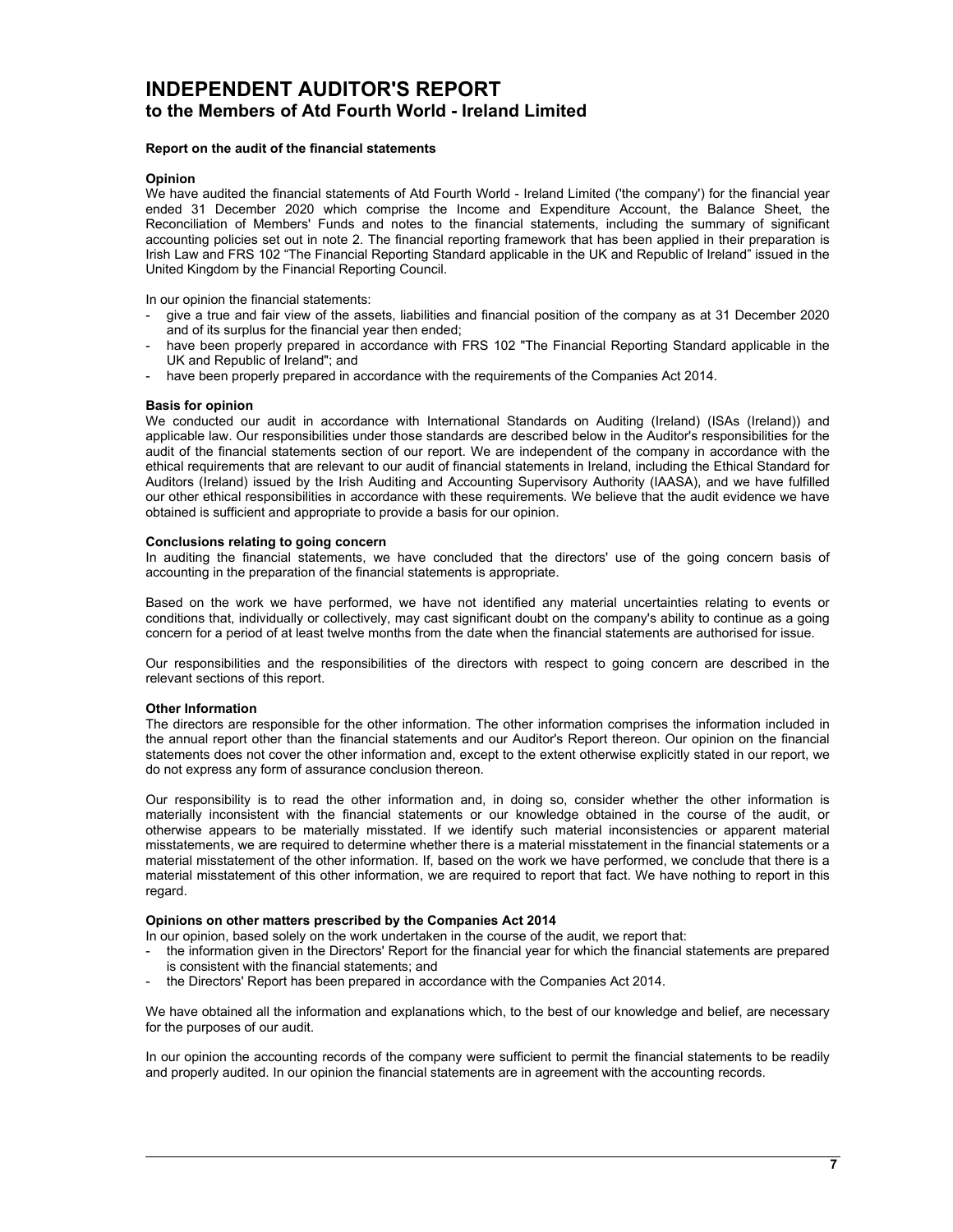### **INDEPENDENT AUDITOR'S REPORT to the Members of Atd Fourth World - Ireland Limited**

### **Matters on which we are required to report by exception**

Based on the knowledge and understanding of the company and its environment obtained in the course of the audit, we have not identified any material misstatements in the Directors' Report. The Companies Act 2014 requires us to report to you if, in our opinion, the disclosures of directors' remuneration and transactions required by sections 305 to 312 of the Act, which relate to disclosures of directors' remuneration and transactions are not complied with by the company. We have nothing to report in this regard.

### **Respective responsibilities**

### **Responsibilities of directors for the financial statements**

As explained more fully in the Directors' Responsibilities Statement, the directors are responsible for the preparation of the financial statements in accordance with the applicable financial reporting framework that give a true and fair view, and for such internal control as they determine is necessary to enable the preparation of financial statements that are free from material misstatement, whether due to fraud or error.

In preparing the financial statements, the directors are responsible for assessing the company's ability to continue as a going concern, disclosing, if applicable, matters related to going concern and using the going concern basis of accounting unless management either intends to liquidate the company or to cease operation, or has no realistic alternative but to do so.

### **Auditor's responsibilities for the audit of the financial statements**

Our objectives are to obtain reasonable assurance about whether the financial statements as a whole are free from material misstatement, whether due to fraud or error, and to issue an Auditor's Report that includes our opinion. Reasonable assurance is a high level of assurance, but is not a guarantee that an audit conducted in accordance with ISAs (Ireland) will always detect a material misstatement when it exists. Misstatements can arise from fraud or error and are considered material if, individually or in the aggregate, they could reasonably be expected to influence the economic decisions of users taken on the basis of these financial statements.

A further description of our responsibilities for the audit of the financial statements is contained in the appendix to this report, located at page 9, which is to be read as an integral part of our report.

### **The purpose of our audit work and to whom we owe our responsibilities**

Our report is made solely to the company's members, as a body, in accordance with section 391 of the Companies Act 2014. Our audit work has been undertaken so that we might state to the company's members those matters we are required to state to them in an Auditor's Report and for no other purpose. To the fullest extent permitted by law, we do not accept or assume any responsibility to anyone other than the company and the company's members, as a body, for our audit work, for this report, or for the opinions we have formed.

**Kieron Nolan for and on behalf of KT NOLAN & ASSOCIATES LIMITED**  Chartered Accountants and Registered Auditor 302 The Capel Building Mary's Abbey Dublin 7 Ireland

**Date: 22/05/2021**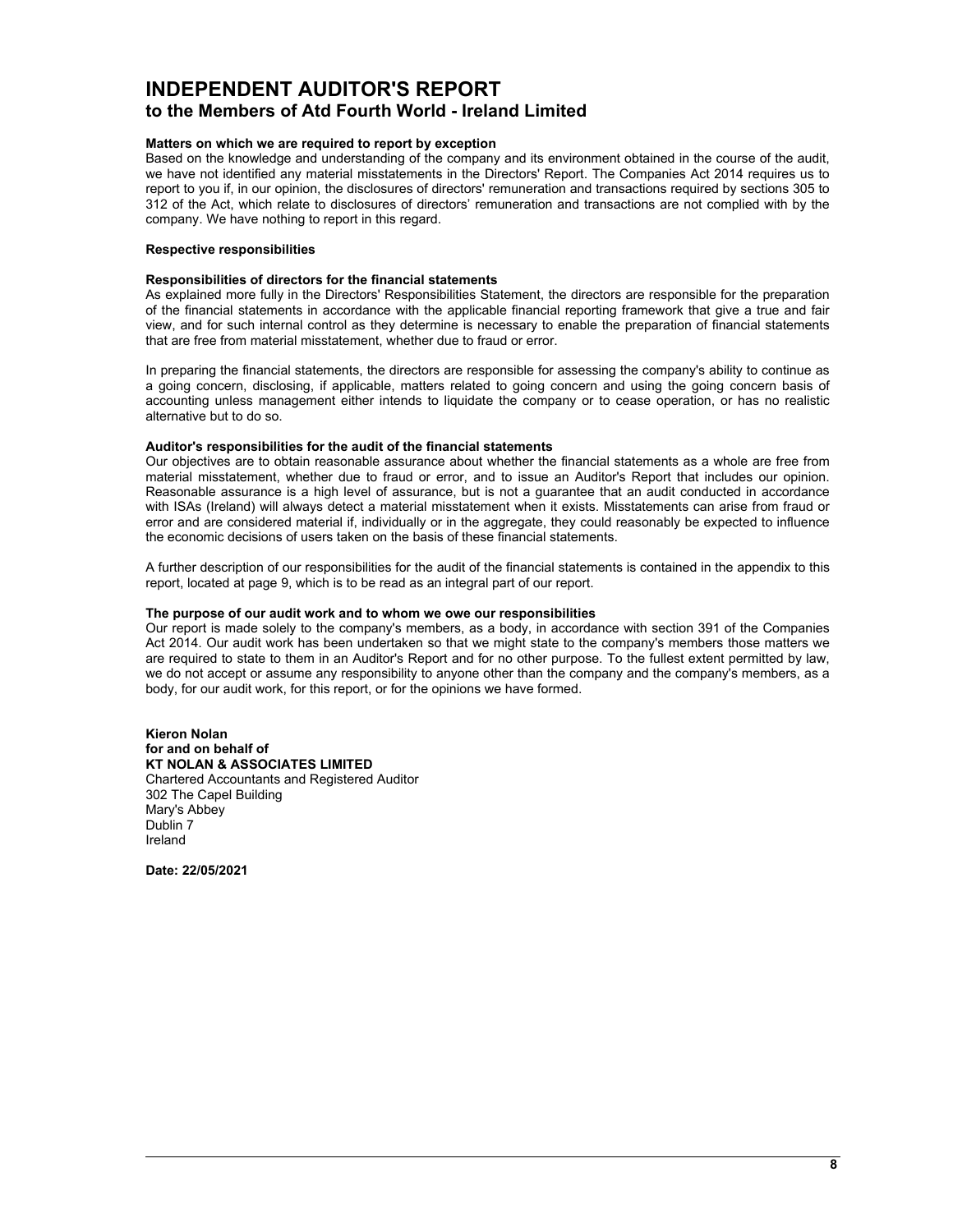### **Atd Fourth World - Ireland Limited APPENDIX TO THE INDEPENDENT AUDITOR'S REPORT**

### **Further information regarding the scope of our responsibilities as auditor**

As part of an audit in accordance with ISAs (Ireland), we exercise professional judgement and maintain professional scepticism throughout the audit. We also:

- Identify and assess the risks of material misstatement of the financial statements, whether due to fraud or error, design and perform audit procedures responsive to those risks, and obtain audit evidence that is sufficient and appropriate to provide a basis for our opinion. The risk of not detecting a material misstatement resulting from fraud is higher than for one resulting from error, as fraud may involve collusion, forgery, intentional omissions, misrepresentations, or the override of internal control.
- Obtain an understanding of internal control relevant to the audit in order to design audit procedures that are appropriate in the circumstances, but not for the purpose of expressing an opinion on the effectiveness of the company's internal control.
- Evaluate the appropriateness of accounting policies used and the reasonableness of accounting estimates and related disclosures made by the directors.
- Conclude on the appropriateness of the directors' use of the going concern basis of accounting and, based on the audit evidence obtained, whether a material uncertainty exists related to events or conditions that may cast significant doubt on the company's ability to continue as a going concern. If we conclude that a material uncertainty exists, we are required to draw attention in our Auditor's Report to the related disclosures in the financial statements or, if such disclosures are inadequate, to modify our opinion. Our conclusions are based on the audit evidence obtained up to the date of our Auditor's Report. However, future events or conditions may cause the company to cease to continue as a going concern.
- Evaluate the overall presentation, structure and content of the financial statements, including the disclosures, and whether the financial statements represent the underlying transactions and events in a manner that achieves fair presentation.

We communicate with those charged with governance regarding, among other matters, the planned scope and timing of the audit and significant audit findings, including any significant deficiencies in internal control that we identify during our audit.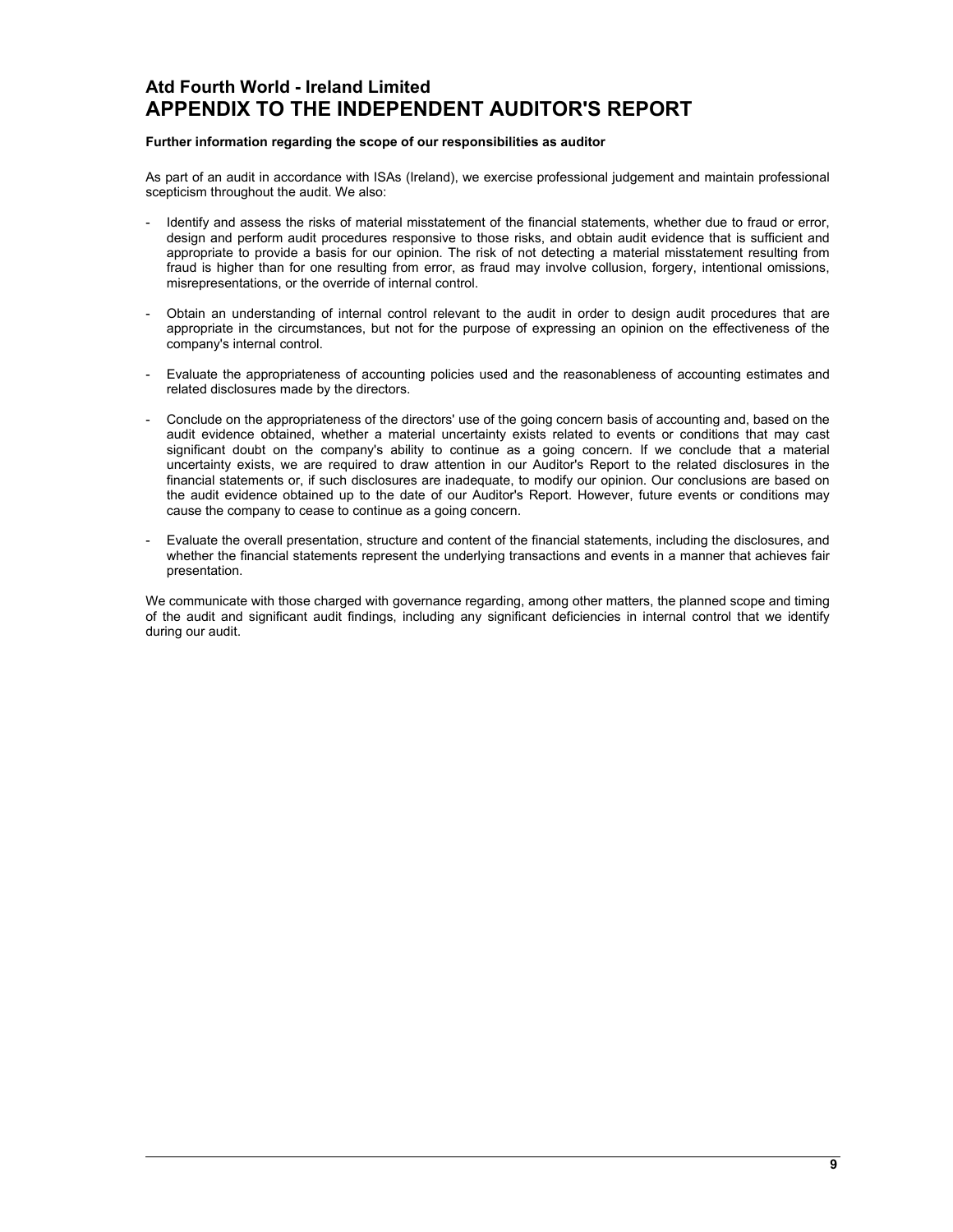# **Atd Fourth World - Ireland Limited INCOME AND EXPENDITURE ACCOUNT**

for the financial year ended 31 December 2020

|                                | <b>Notes</b> | 2020<br>€ | 2019<br>€  |
|--------------------------------|--------------|-----------|------------|
| <b>Income</b>                  | 4            | 118,609   | 136,785    |
| <b>Expenditure</b>             |              | (99, 273) | (130, 610) |
| Surplus for the financial year |              | 19,336    | 6,175      |
| Total comprehensive income     |              | 19,336    | 6,175      |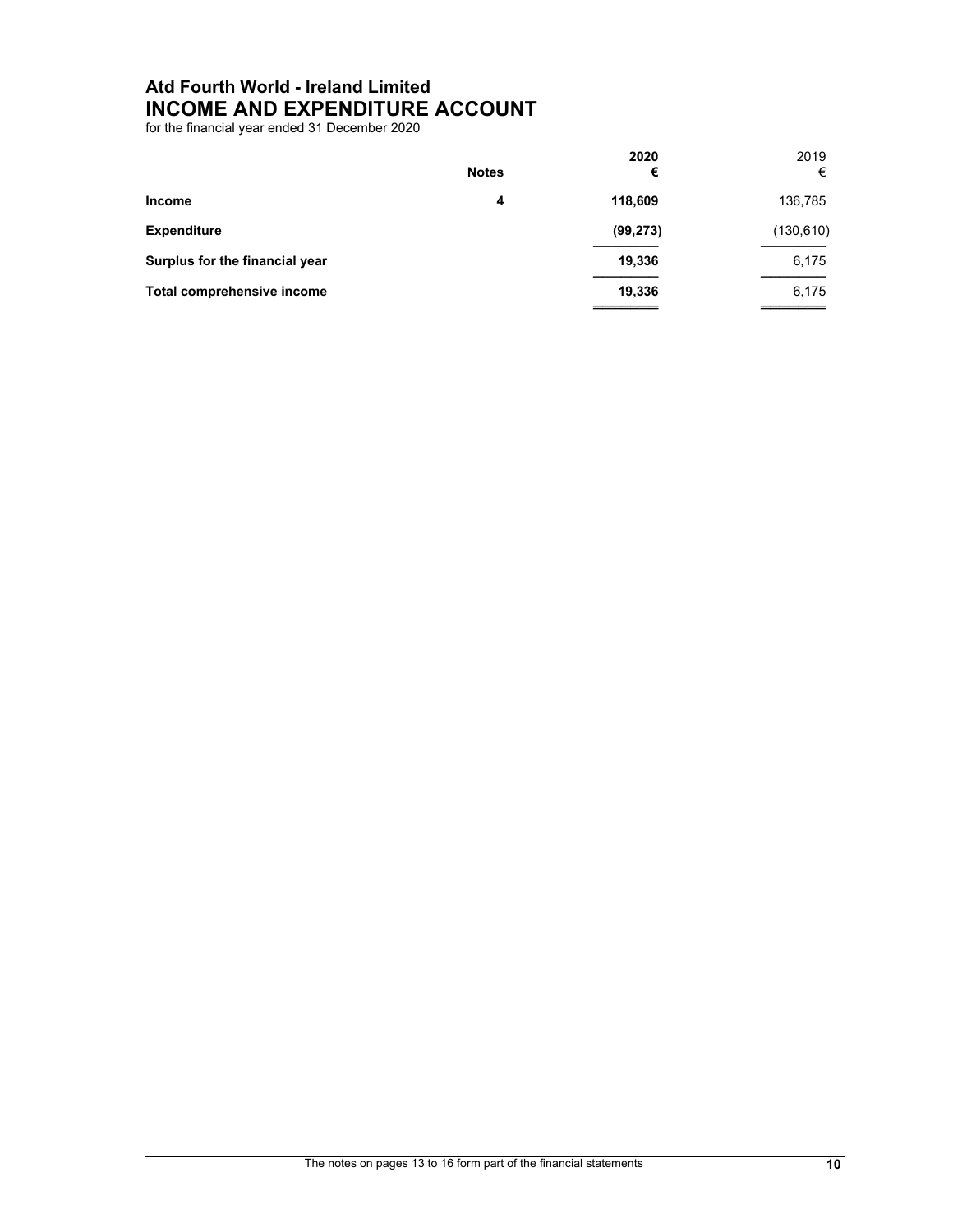## **Atd Fourth World - Ireland Limited BALANCE SHEET**

as at 31 December 2020

|                                                |              | 2020      | 2019      |
|------------------------------------------------|--------------|-----------|-----------|
|                                                | <b>Notes</b> | €         | €         |
| <b>Current Assets</b>                          |              |           |           |
| <b>Debtors</b>                                 | 6            | 17,025    | 8,297     |
| Cash and cash equivalents                      |              | 44,017    | 10.615    |
|                                                |              | 61,042    | 18,912    |
| Creditors: Amounts falling due within one year | 7            | (36, 196) | (13, 402) |
| <b>Net Current Assets</b>                      |              | 24,846    | 5,510     |
| <b>Total Assets less Current Liabilities</b>   |              | 24,846    | 5,510     |
| <b>Reserves</b>                                |              |           |           |
| Income and expenditure account                 |              | 24,846    | 5,510     |
| Equity attributable to owners of the company   |              | 24,846    | 5,510     |
|                                                |              |           |           |

**Approved by the board on 22/05/2021 and signed on its behalf by:** 

**Director Director** 

**Elaine Phelan Juliette Pechenart**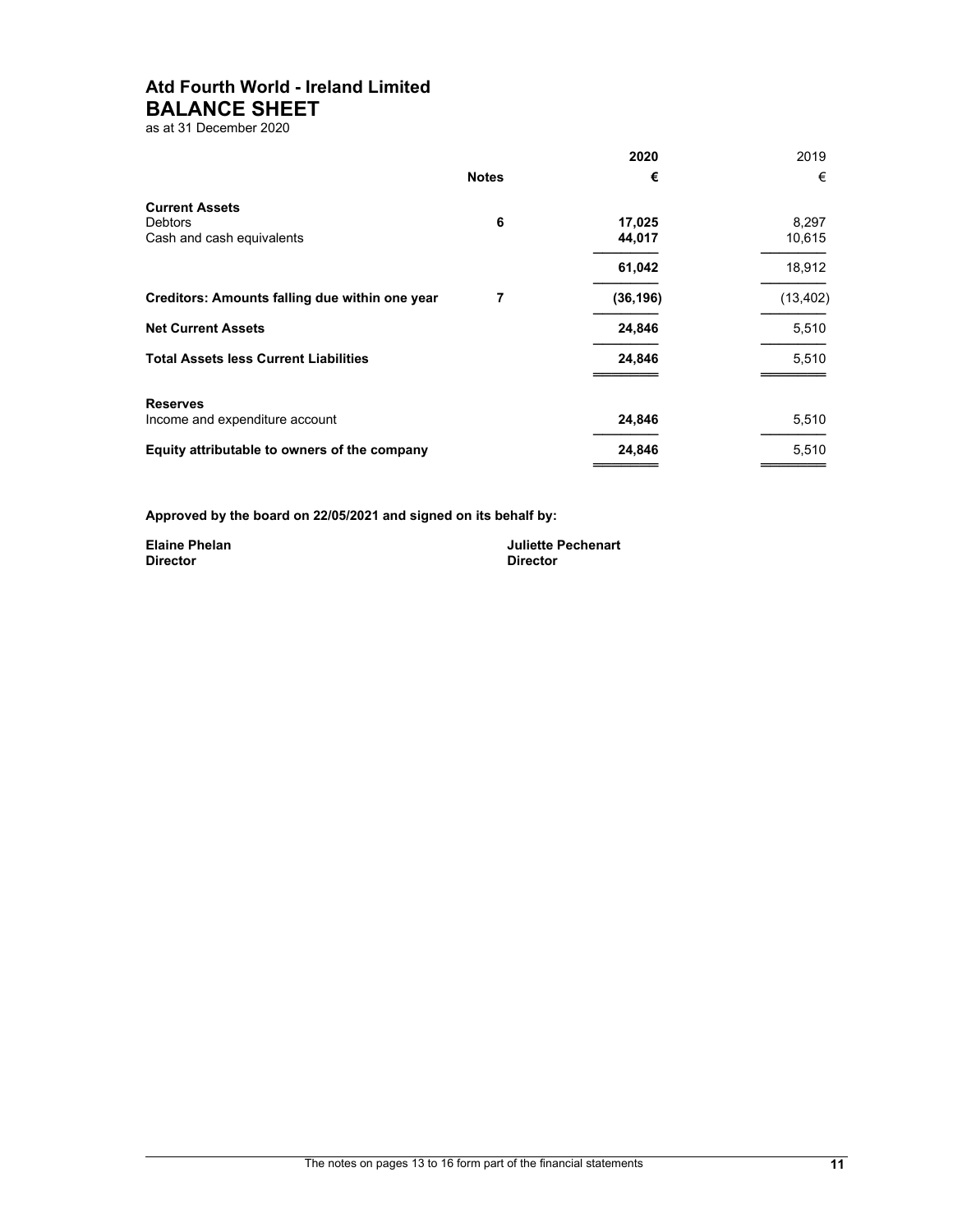### **Atd Fourth World - Ireland Limited RECONCILIATION OF MEMBERS' FUNDS as at 31 December 2020**

|                                | <b>Retained</b><br>surplus | <b>Total</b> |
|--------------------------------|----------------------------|--------------|
|                                | €                          | €            |
| At 1 January 2019              | (665)                      | (665)        |
| Surplus for the financial year | 6,175                      | 6,175        |
| At 31 December 2019            | 5,510                      | 5,510        |
| Surplus for the financial year | 19,336                     | 19,336       |
| At 31 December 2020            | 24,846                     | 24,846       |
|                                |                            |              |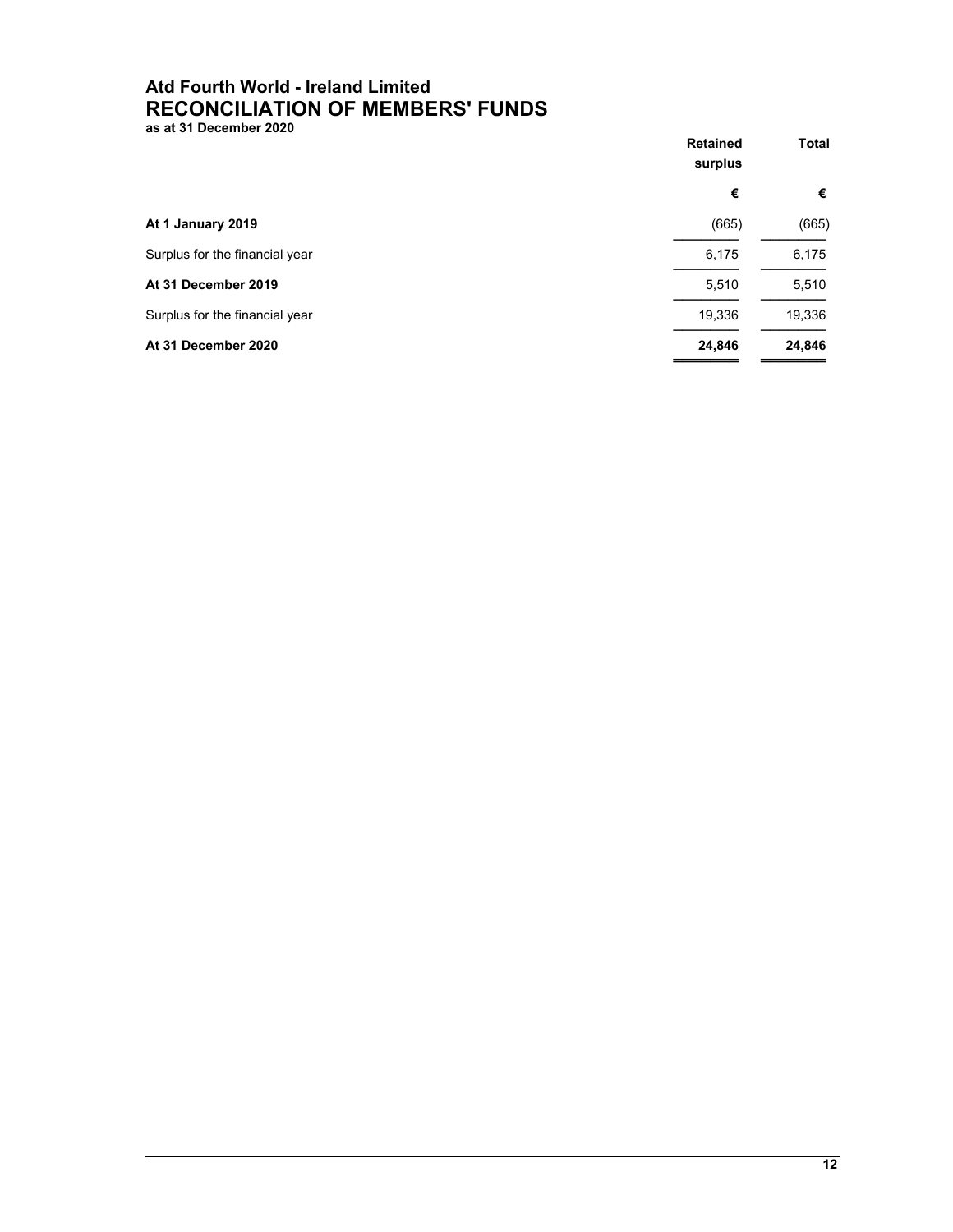## **Atd Fourth World - Ireland Limited NOTES TO THE FINANCIAL STATEMENTS**

for the financial year ended 31 December 2020

### **1. GENERAL INFORMATION**

Atd Fourth World - Ireland Limited is a company limited by guarantee incorporated in the Republic of Ireland.

### **2. SUMMARY OF SIGNIFICANT ACCOUNTING POLICIES**

 The following accounting policies have been applied consistently in dealing with items which are considered material in relation to the company's financial statements.

### **Statement of compliance**

 The financial statements of the company for the year ended 31 December 2020 have been prepared on the going concern basis and in accordance with generally accepted accounting principles in Ireland and Irish statute comprising the Companies Act 2014 and in accordance with the Financial Reporting Standard applicable in the United Kingdom and the Republic of Ireland (FRS 102) issued by the Financial Reporting Council.

### **Basis of preparation**

 The financial statements have been prepared on the going concern basis and in accordance with the historical cost convention except for certain properties and financial instruments that are measured at revalued amounts or fair values, as explained in the accounting policies below. Historical cost is generally based on the fair value of the consideration given in exchange for assets. The financial reporting framework that has been applied in their preparation is the Companies Act 2014 and FRS 102 "The Financial Reporting Standard applicable in the UK and Republic of Ireland" issued by the Financial Reporting Council.

### **Cash flow statement**

 The company has availed of the exemption in FRS 102 from the requirement to prepare a Cash Flow Statement because it is classified as a small company.

### **Income**

Income comprises the funding received from grants and donations during the year.

### **Trade and other debtors**

 Trade and other debtors are initially recognised at fair value and thereafter stated at amortised cost using the effective interest method less impairment losses for bad and doubtful debts except where the effect of discounting would be immaterial. In such cases the receivables are stated at cost less impairment losses for bad and doubtful debts.

### **Trade and other creditors**

 Trade and other creditors are initially recognised at fair value and thereafter stated at amortised cost using the effective interest rate method, unless the effect of discounting would be immaterial, in which case they are stated at cost.

### **Taxation**

 The company is recognised as a charitable organisation by the Revenue Commissioners and therefore no charge to tax arises as company is exempt from corporate income taxes

### **Foreign currencies**

 Monetary assets and liabilities denominated in foreign currencies are translated at the rates of exchange ruling at the Balance Sheet date. Non-monetary items that are measured in terms of historical cost in a foreign currency are translated at the rates of exchange ruling at the date of the transaction. Non-monetary items that are measured at fair value in a foreign currency are translated using the exchange rates at the date when the fair value was determined. The resulting exchange differences are dealt with in the Income and Expenditure Account.

### **3. DEPARTURE FROM COMPANIES ACT 2014 PRESENTATION**

 The directors have elected to present an Income and Expenditure Account instead of a Profit and Loss Account in these financial statements as this company is a not-for-profit entity.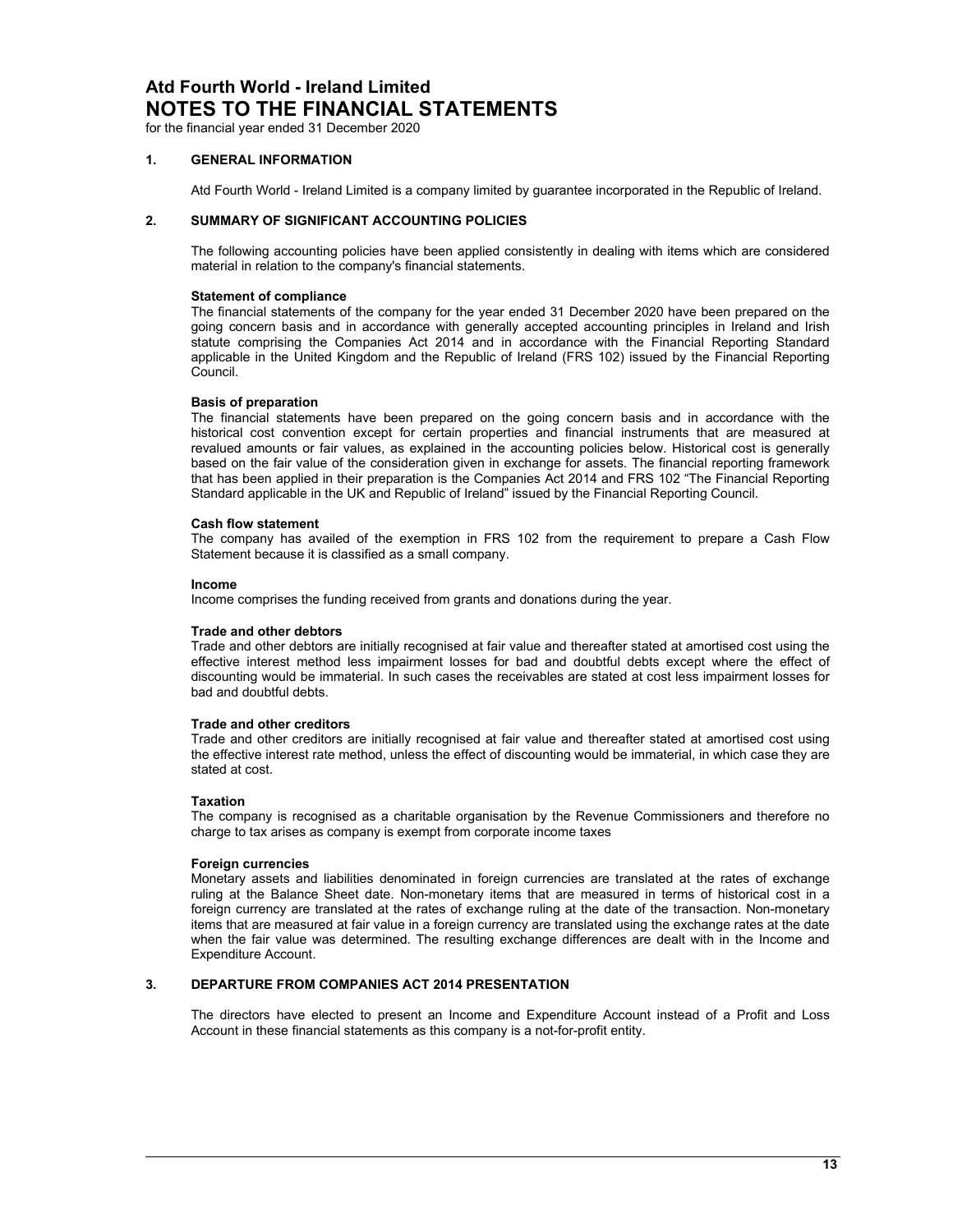## **Atd Fourth World - Ireland Limited NOTES TO THE FINANCIAL STATEMENTS CONTAINS CONTINUED**

for the financial year ended 31 December 2020

### **4. INCOME**

The income for the financial year has been derived from:-

|                                                        | 2020<br>€ | 2019<br>€ |
|--------------------------------------------------------|-----------|-----------|
| Social Inclusion unit, Department of Social Protection | 4,934     | 5.700     |
| Impact's Joe Lucey Fund                                |           | 250       |
| ATD Fourth World Foundation                            | 83,130    | 100,000   |
| Sale of Publications                                   |           | 2.300     |
| Donations                                              | 2,676     | 11,057    |
| Dublin City Council                                    |           | 1,300     |
| Erasmus and Other EU funding                           | 25,000    | 997       |
| <b>EU Citizen Programme</b>                            |           | 237       |
| <b>Tesco Community Fund</b>                            | 2,869     | 14.544    |
| Association Science et Service Volontariat ATD         |           | 400       |
|                                                        | 118,609   | 136,785   |
|                                                        |           |           |

 The whole of the company's income is attributable to its market in the Republic of Ireland and is derived from the principal activity of receiving donations and grants for its social projects.

#### $5.$ **5. EMPLOYEES AND REMUNERATION**

|    | The staff costs comprise:                                        | 2020<br>€                | 2019<br>€                |
|----|------------------------------------------------------------------|--------------------------|--------------------------|
|    | Wages and salaries                                               | 60,183                   | 62,307                   |
| 6. | <b>DEBTORS</b>                                                   | 2020<br>€                | 2019<br>€                |
|    | Trade debtors<br>Other debtors<br>Prepayments and accrued income | 9,130<br>3,395<br>4,500  | 997<br>2,800<br>4,500    |
|    |                                                                  | 17,025                   | 8,297                    |
| 7. | <b>CREDITORS</b><br>Amounts falling due within one year          | 2020<br>€                | 2019<br>€                |
|    | Taxation (Note 8)<br>Accruals<br>Deferred Income                 | 2,754<br>3,442<br>30,000 | 1,325<br>2,077<br>10,000 |
|    |                                                                  | 36,196                   | 13,402                   |
| 8. | <b>TAXATION</b>                                                  | 2020<br>€                | 2019<br>€                |
|    | <b>Creditors:</b><br>PAYE                                        | 2,754                    | 1,325                    |